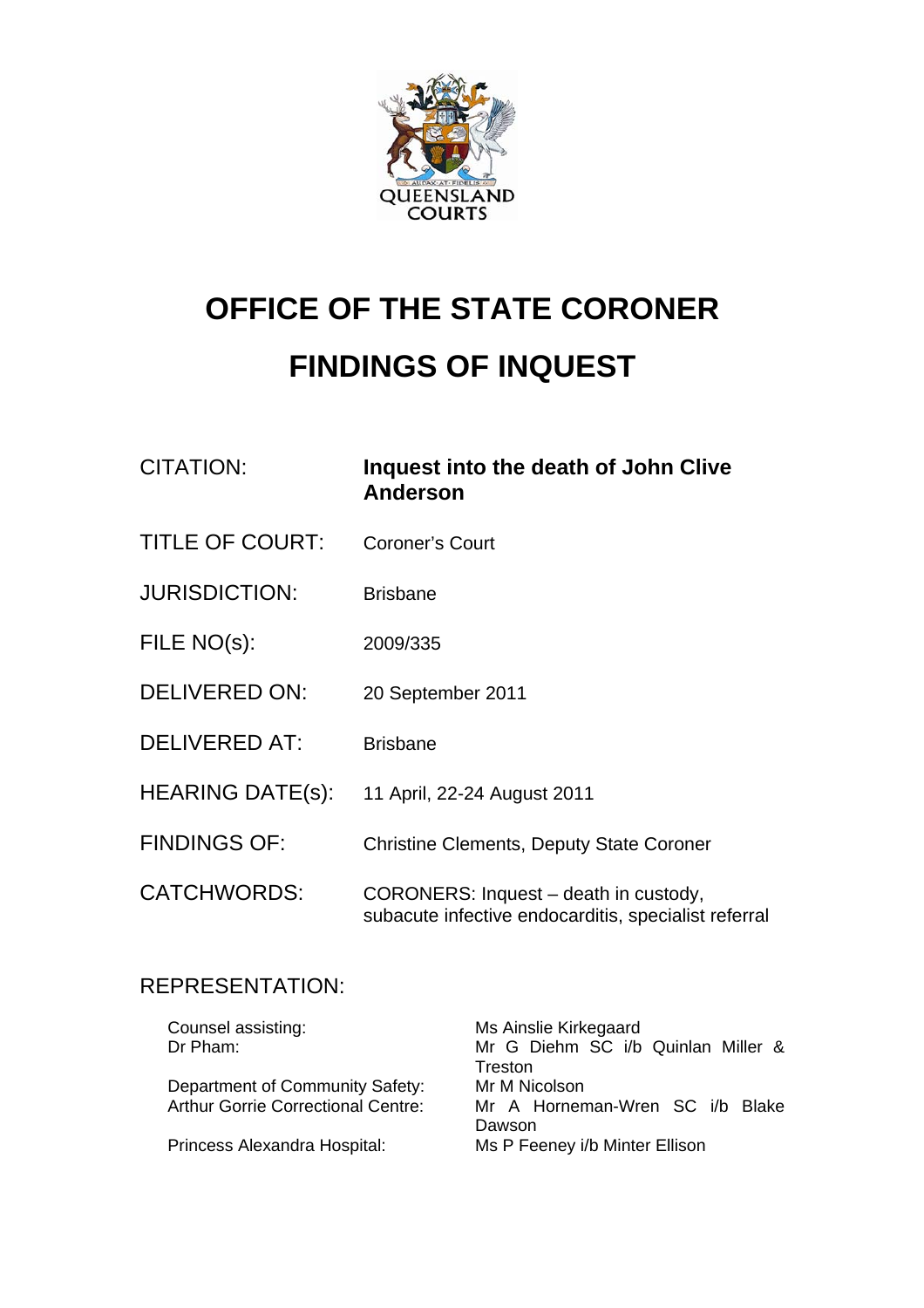# *Introduction*

John Clive Anderson was a prisoner at the time of his death. He was serving a sentence and was usually resident at the Arthur Gorrie Correctional Centre (AGCC) at Wacol in Queensland. He died in the intensive care unit at the Princess Alexandra Hospital (PAH) on 7 June 2009 at the age of 36. Irrespective of the circumstances or place of death, a death in custody is reportable to the coroner and an inquest must be held.

### *Background*

John Anderson had an extensive criminal history in both Queensland and New South Wales including six separate periods of incarceration in Queensland correctional centres dating back to 1999. In October 2007 he was sentenced to 6 months imprisonment commencing in the Grafton Correctional Centre before transfer to the Glen Innes Prison Farm. He escaped from custody in November 2007.

After escaping custody it was alleged he committed further offences in Queensland. He commenced his final custodial period in Queensland on 6 February 2008. He was transferred from the AGCC to the PAH on 30 May 2009 where he remained until the time of his death.

His general medical history included being a heavy smoker. He was hepatitis C positive and acknowledged he was an intravenous drug user over many years. On his admission to the AGCC a medical assessment was undertaken by Dr Sean Pham on 6 February [2](#page-1-1)008.<sup>2</sup> It was recorded he had a history of bronchial asthma and had been diagnosed as Hepatitis C positive in 2000. He acknowledged recent use of tobacco, alcohol, cannabis, stimulants and opiates, all of which he stated he used daily, excepting alcohol, which he consumed weekly. There was no disclosed history of mental health problems. His physical examination was normal but it was noted he suffered dental caries (decayed teeth.)

He was next seen by the doctor on 25 February 2008. There were a series of appointments and reviews of his medical condition totalling 33 consultations between February 2008 and 30 May 2009 when he was transferred to hospital.

#### *Issues*

The issues identified for examination at the inquest were:

- (1) whether the medical treatment provided to Mr Anderson by the AGCC medical centre from March 2009 onwards was adequate and appropriate, including whether there was a delay in referring Mr Anderson for medical specialist review;
- (2) the adequacy and appropriateness of the prison's policies and procedures for visiting medical officers and/or other medical centre staff to seek and obtain advice and review from external medical sources; and

<span id="page-1-0"></span> $\overline{a}$  $1$  Section 8 (3) (g) and section 27 (1) (a) (i) Coroners Act 2003

<span id="page-1-1"></span> $^2$  Exhibit B1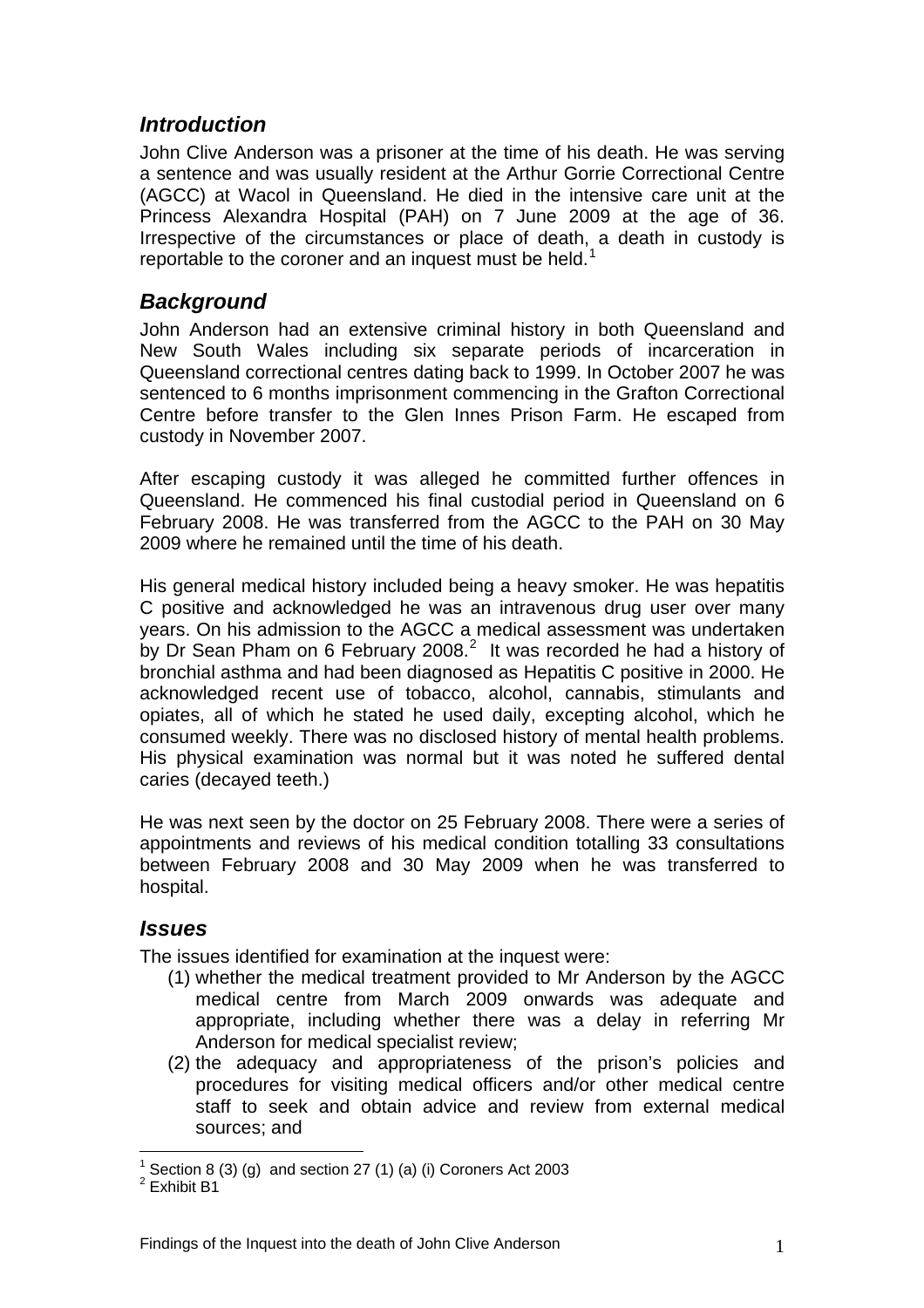(3) the adequacy and appropriateness of the PAH's triage and assessment of Dr Pham's referral, and more generally the appropriateness of the hospital's policies and procedures for the triage of referrals from prison medical centres.

#### **Medical care at Arthur Gorrie Correctional Centre**

Mr Anderson was seen by visiting medical officer Dr Sean Pham and also by the second doctor caring for prisoners at the centre, Dr Hussain.

From early February 2009 onwards Mr Anderson presented regularly with symptoms including fever, sore throat, and cough. He was assessed as having a recurrent upper-respiratory tract infection and treated with oral antibiotics.

He was medically reviewed by Dr Pham on most of these occasions. Mr Anderson was reviewed about 25 times between then and his admission to hospital when a diagnosis of infective endocarditis was confirmed.

Dr Pham documented a diagnosis of possible infective endocarditis during this period of time. The first occasion was when he reviewed Mr Anderson on the 25 March 2009. Mr Anderson presented on that occasion with symptoms of on-going fevers and rigors, night sweats, fatigue, and malaise. Dr Pham noted the appearance of erythematous macules on Mr Anderson's palms. Dr Pham's notes queried a diagnosis of possible infective endocarditis at this time, and a plan to await blood test results. Dr Pham reviewed Mr Anderson again 12 days later on the 6 April 2009 and noted him to be clinically well.

The second occasion was when Dr Pham reviewed Mr Anderson on the 12 May 2009. His notes of this presentation refer to a diagnostic dilemma, again noting possible subacute infective endocarditis. He documented a plan to refer Mr Anderson to the PAH general medicine clinic, and noted a phone conversation with Nurse Margaret Cullen from the PAH Security Unit, the outcome of which he noted as: "Dr Stuart McDonald will look at the referral and blood test results". The hospital medical records do not document this conversation or any action taken by nursing or medical staff following it.

However, although Dr Pham was unsuccessful in his initial phone call to discuss the patient with Dr McDonald, (the head of the Security Unit at the hospital) I accept there was some action as a result of that call. The evidence is that Dr McDonald does not recall being advised of Dr Pham's call requesting to speak with him, and the nurse cannot recall it either, however she did agree it was likely her action that attached a purple sticker to the referral request which stated "? within 1-2 weeks." I infer it was likely this was as a result of her conversation with Dr Pham indicating a degree of urgency for the referral.

An unidentified reviewing specialist from the General Medicine Unit considered the referral as a category B, which in this particular unit meant an appointment was to be scheduled within 30 days. The referral was faxed to the PAH on 12 May 2009 and the appointment was made for 10 June 2009,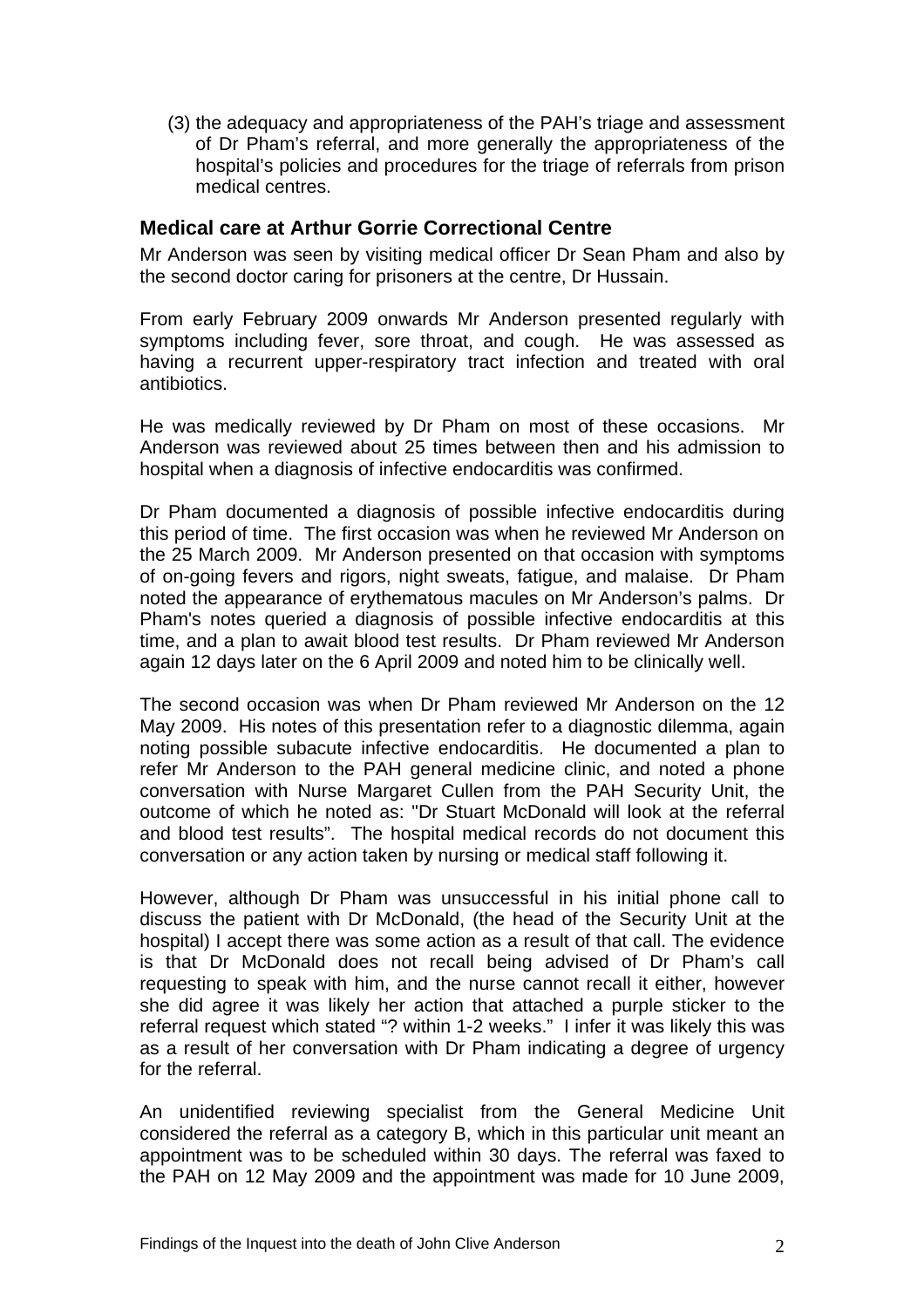i.e. within the prescribed period. Dr Scott, who is the head of the General Medicine Unit, gave this evidence after reviewing the material on behalf of the unit. Despite the identification of "a diagnostic dilemma" and the inclusion of infective endocarditis in the possible differential diagnoses, there was nothing to indicate the specialist unit sought clarification or direct communication with the referring doctor.

Similarly, the prison medical records do not document the outcomes of any subsequent communication with Dr McDonald or any other clinic staff of the PAH Security Unit about the proposed referral. Neither the prison medical records nor the hospital records contain a copy of the referral from Dr Pham at this time.

The prison medical records show that from the 22 May onwards Mr Anderson remained unwell with increasing shortness of breath and swollen lower limbs. On the 25 May, Dr Pham diagnosed a possible lower respiratory tract infection and prescribed oral antibiotics, oxygen therapy, and corticosteroids. Mr Anderson spent a day and a night under observation in the medical centre, but returned to his cell the next day. His condition worsened over the next two days. He was diagnosed with pneumonia on the 28 May, and continued on his course of antibiotics. More blood tests were ordered. Mr Anderson is noted to have refused to stay in the medical centre at this time, preferring to return to his cell.

On the 30 May Mr Anderson was reviewed by a nurse in his cell as he was experiencing difficulty breathing. His lower legs were swollen, and he had difficulty walking. Dr Pham diagnosed pneumonia and arranged for Mr Anderson to be transferred by ambulance to the PAH emergency department.

On examination in emergency Mr Anderson was found to have pulmonary oedema and signs of cardiac failure. A provisional diagnosis of infective endocarditis was confirmed following blood cultures, ECG, and review by the cardiology team. The ECG showed an incompetent aortic valve with severe regurgitation as a result of the infection. Mr Anderson was admitted under the cardiology team and treated for heart failure and pulmonary oedema. His endocarditis was treated with Amoxicillin and Gentamicin.

#### **Medical care after admission to Princess Alexandra Hospital**

The period following his hospitalisation was summarised in a report prepared by Dr David Cook who is a staff intensive care specialist.<sup>[3](#page-3-0)</sup> His review of the hospital record noted Mr Anderson presented to the emergency department with fevers and shortness of breath. He had a history of 8 weeks of cough and fevers with rigours and had been treated with antibiotics. He was confirmed to be suffering from pulmonary oedema and aortic valve regurgitation. A provisional diagnosis of infective endocarditis was made. A blood culture taken on 30 May subsequently grew Enterococcus Faecalis as the likely organism responsible for causing endocarditis.

<span id="page-3-0"></span> 3 Exhibit D4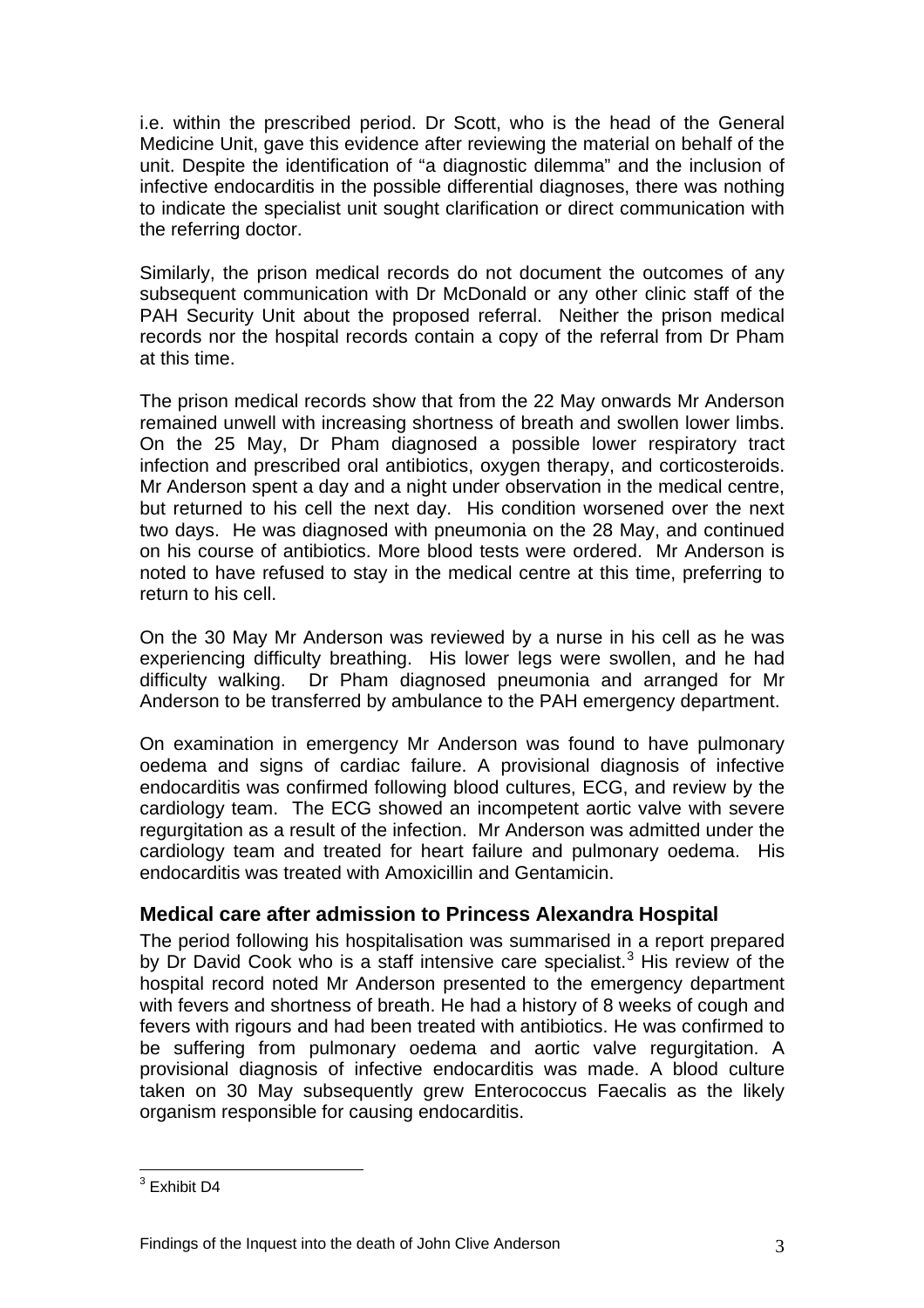His condition stabilised over the next five days enabling him to proceed to surgery on 4 June for aortic valve replacement performed by Dr Paul Peters. In the course of surgery a previously unidentified ventricular septal defect was observed and repaired.

In the days following surgery Mr Anderson required medication to support his cardiac function (inotropoes) but despite all supports and interventions he went into complete heart block. Problems with other organs developed and the intensivist, Dr Cook saw Mr Anderson for the first time on 6 June, the day before he died.

A cardiac surgeon, Dr Julie Mundy inserted a balloon pump after it was determined a new septal defect creating an opening between chambers of the heart had developed. Despite this intervention Mr Anderson continued to deteriorate. He suffered a cardiac arrest, and despite prolonged resuscitation he died shortly after midnight on 7 June 2009.

Dr Paul Peters was the cardiothoracic surgeon who operated on Mr Anderson. He provided reports to the coroner and gave evidence. He had noted that when Mr Anderson was admitted to hospital on 30 May suffering from shortness of breath and a productive cough it was also detected that he was now demonstrating a heart murmur and signs of cardiac failure. This prompted the cardiac review which raised the possibility of infective endocarditis, which was subsequently confirmed. On 31 May Dr Peters reviewed Mr Anderson and advised him of the necessity and risks of aortic valve repair. Mr Anderson consented to the procedure which occurred on 4 June after his condition had improved due to appropriate antibiotic treatment.

Dr Peters confirmed the valve replacement was achieved and an incidental septal defect was repaired. He confirmed the post operative period was initially stable before deteriorating. Initial echocardiography confirmed the success of the valve replacement and effective closure of the septal defect. Mr Anderson's condition subsequently declined and he developed uncontrolled sepsis affecting renal, liver and respiratory function as well as requiring additional medication to support cardiac function. The previous repair of the septal defect dehisced probably due to the uncontrollable sepsis.

Mr Anderson was identified after his death by his mother, Annie-Grace Anderson, who had been visiting her son throughout his hospital admission.

#### **Autopsy**

An external autopsy examination was performed and confirmed the medical and surgical intervention. The pathologist considered it appeared Mr Anderson could not recover from the initial heart failure secondary to infective endocarditis. He considered Mr Anderson's condition was exacerbated by the presence of the ventricular septal defect and complicated by heart block subsequent to the repair. The pathologist noted that despite surgery and antibiotic treatment Mr Anderson continued to be septic, which progressed to multiple organ failure and he eventually succumbed to the infective endocarditis.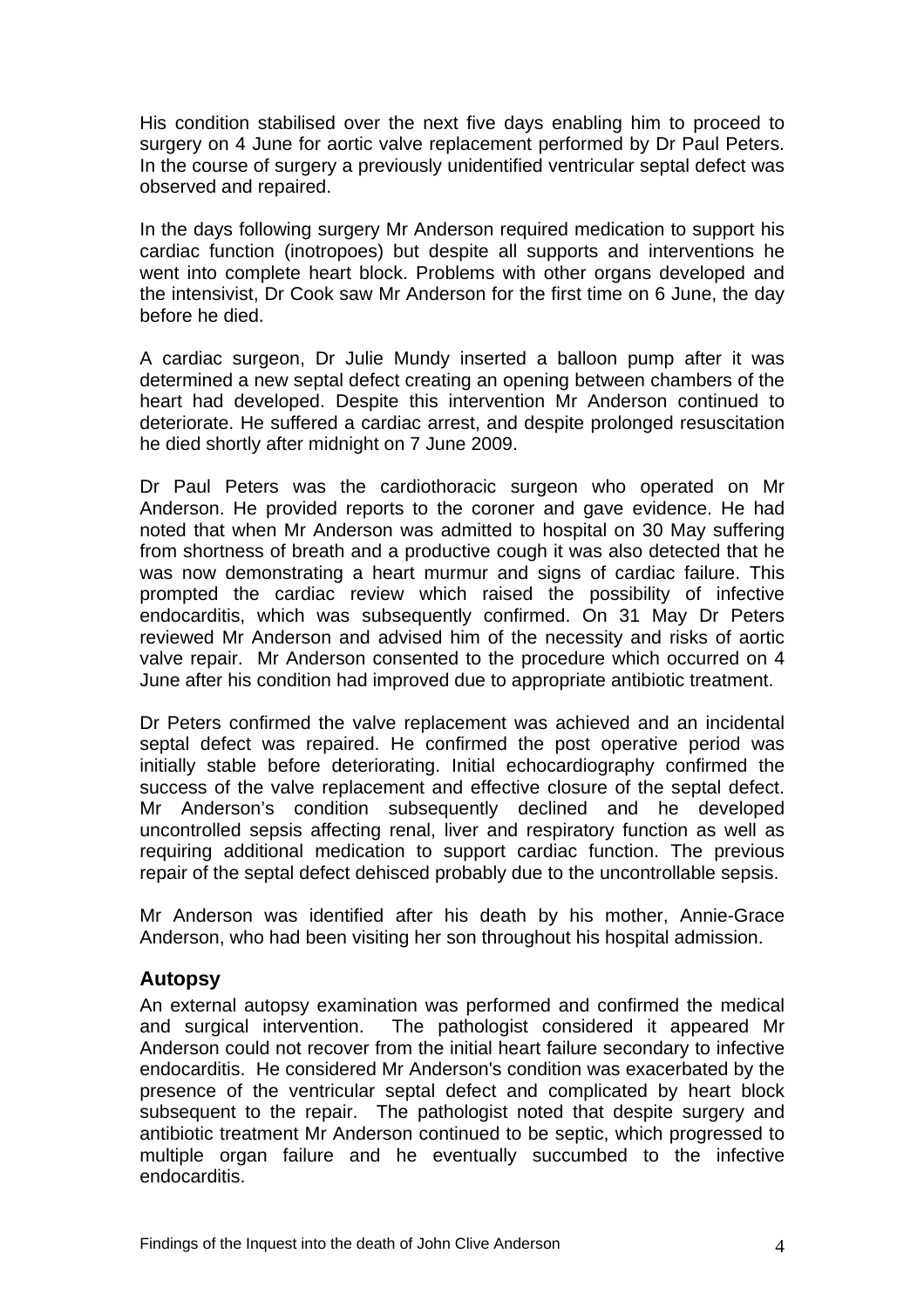#### **Expert Opinion re effect of any delay in diagnosis**

I accept the evidence of Dr Peters who provided expert advice regarding infective endocarditis.<sup>[4](#page-5-0)</sup> In these proceedings he is the most qualified of the various experts to provide an opinion regarding infective endocarditis. The symptoms, signs and pathology of infective endocarditis which develop over time can be extremely variable and are difficult to diagnose. The disease can be an indolent condition developing over months or even years ranging through to a fulminant condition where the patient rapidly succumbs despite all efforts. The difference in progression is attributable to the nature of the infecting organism and factors associated with the individual patient. Dr Peters explained the organism is usually, but not always identified, but the individual variants of a patient which impact on the severity of the disease are less readily understood.

In Mr Anderson's case he required surgical intervention due to heart failure as the cardiac valve had been damaged and uncontrollable sepsis developed. The infection was unable to be controlled despite the organism being identified and being sensitive to the prescribed range of antibiotics. Dr Peters noted the bacteria can form a biofilm and the vegetation of organism is harder for the antibiotic to penetrate. It is noted infective endocarditis always requires medical treatment as the condition will not resolve spontaneously.

Dr Peters stated the consequences of delay in the referral of a patient with a diagnosis of possible endocarditis for specialist review will depend on a number of factors including whether endocarditis is in fact present, and this can be difficult to define without microbiological and echocardiographic evidence. He said "If the patient fulfils the Duke criteria<sup>[5](#page-5-1)</sup> for possible endocarditis then the diagnosis must be investigated, as failure to treat existing endocarditis allows progression of the disease."[6](#page-5-2)

Dr Peters could only say it is possible but not certain that earlier referral for investigation might have resulted in earlier diagnosis and treatment. An earlier investigation may, or may not have been able to confirm a diagnosis of infective endocarditis. In retrospect he could not identify an earlier time than his admission to hospital on 30 May when it could be said Mr Anderson was definitely suffering from endocarditis. Nor could it be assumed that had blood cultures been sought 8 or 9 weeks earlier they would have elicited the organism grown after samples taken on 30 May. It nevertheless remains true in Dr Peters' opinion that had the diagnosis been made earlier in Mr Anderson's case and a susceptible organism isolated, the earlier treatment with the correct antibiotics might have modified the course of the disease such that medical treatment would suffice and surgery not become necessary. Some patients who are treated early and aggressively will still succumb to infective endocarditis.

 $\overline{a}$ 

<span id="page-5-0"></span> $4$  Exhibit D5, D5.1.!

<span id="page-5-1"></span> $<sup>5</sup>$  Exhibit D 5.3</sup>

Clinical diagnosis of infective endocarditis requires two major criteria, or one major and three minor criteria, or five minor criteria.

<span id="page-5-2"></span><sup>6</sup> Exhibit D5, Paragraph 12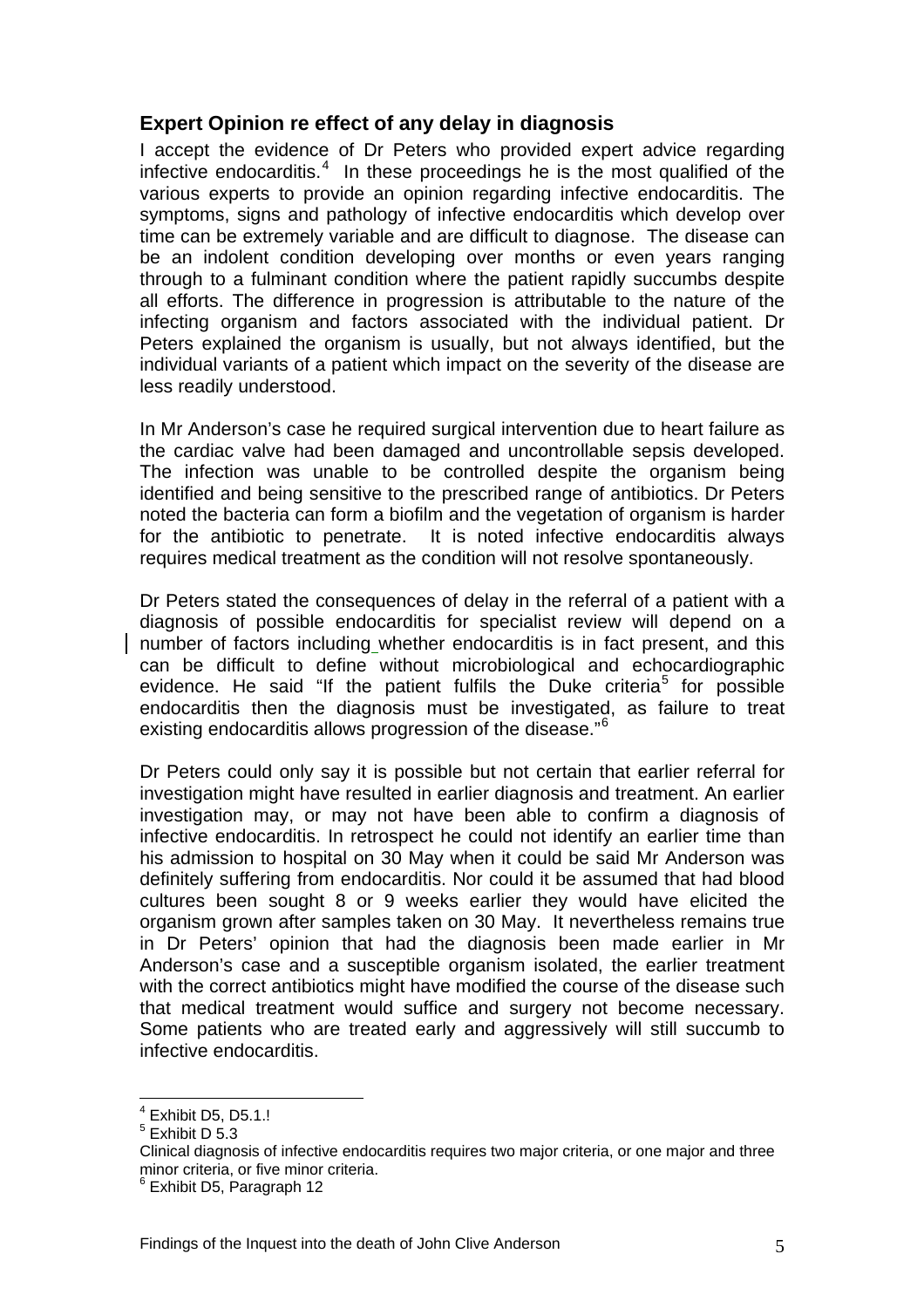In summary, there is no evidence establishing a certain diagnosis of infective endocarditis at a time earlier than 30 May, but had he been referred for earlier specialist review there was the possibility of an earlier diagnosis which, if established, would have improved but not guaranteed Mr Anderson's likelihood of successful treatment.

#### **Peer opinion**

I then considered the evidence of the generally qualified peer reviewers of Dr Pham's medical care. Drs Carter and Dutton are experienced general practitioners and Dr Griffin is a medical officer who works in the Clinical Forensic Medicine Unit. He has particular experience in the context of medical assessment, referral and treatment of people retained in police custody at watch houses. This clientele can overlap with those prisoners cared for by Dr Pham.

There was common ground that once a possible diagnosis of infective endocarditis is being considered it is incumbent on the medical practitioner to refer the patient to an appropriate specialist to confirm or exclude the diagnosis. Interestingly, Dr Carter, with 30 years experience had not diagnosed a patient with the condition nor had any of the five other general practitioners with whom Dr Carter works. Dr Dutton had not diagnosed the condition in her practice, whereas Dr Griffin had been involved in four cases where infective endocarditis was diagnosed. All of these were in the context of an emergency department, coronary care or intensive care. He had not diagnosed a patient outside a hospital environment. All agreed it was a very rare condition. Dr Griffin noted the incidence is higher in the prisoner population because of the higher incidence of intravenous drug use, possible poorer hygiene, poorer dentition, and greater incidence of immuno compromise with disease such as hepatitis. He expressed the view in the general population the incidence of the disease could be 3 in 100,000 but in a group who identified as intravenous drug users the incidence could be 50-150 in 100,000.

All agreed Dr Pham was astute to have suspected infective endocarditis when he first documented the condition as a possible differential diagnosis on 25 March 2009.

They expected a general practitioner to be aware of the range of symptoms that can indicate the condition but to seek help of a specialist if they suspected the condition.

General symptoms which might alert suspicion included fevers, peripheral classic stigmata, splinter haemorrhages under the nails, possible cardiac palpitations , flat macular reddened lesions on the palms or feet (Janeway lesions). Dr Carter noted it was well known that dental treatment can be a precursor to infective endocarditis. Previous intravenous drug use also heightens the risk of development of the infection.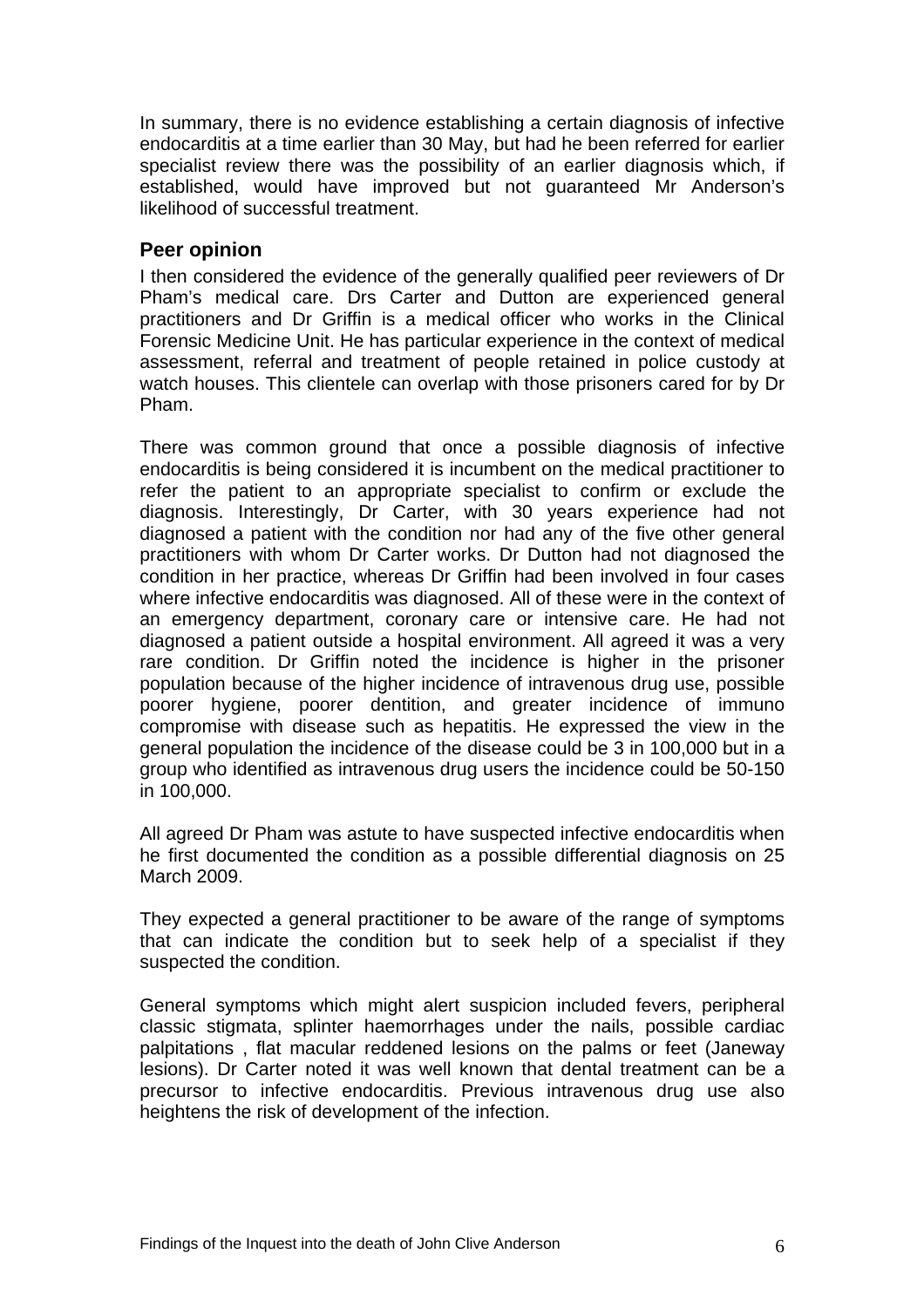The consensus was a general practitioner who suspects the condition is responsible for seeking a specialist review, not to provide a definitive diagnosis or treat the condition.

But once the suspicion of the condition is raised the general practitioner must pursue a referral to exclude or confirm the diagnosis as a matter of urgency. Indeed Dr Carter considered if a delay was anticipated before specialist review was available, a prudent general practitioner should proceed with ordering tests to clarify the diagnosis. This would require blood cultures and echocardiography. However, this view was tempered by the other doctors who indicated the ordering of blood cultures is best undertaken as an in patient where follow up intravenous antibiotic treatment could be commenced if required.

It was noted the suspicion of the more serious condition occurred in the context of a series of repeat presentations by Mr Anderson. Dr Pham was treating respiratory tract infection with antibiotics during this period and this treatment resulted in a lessening of Mr Anderson's fever. He was seen again on three occasions after the suspicion of infective endocarditis was documented. These follow ups occurred on 6 April, 22 April and 5 May, before the referral was made on 12 May. His examination for heart murmur (not detected), fever and swelling of ankles were all considered appropriate but still not definitive in excluding or confirming his initial suspicion. There were though, signs in blood tests results of worsening infection.

The reviewing doctors considered Dr Pham's letter of referral was quite comprehensive, but, in retrospect, the inclusion of information regarding recent dental treatment, the lesions on his hands and recurrent swelling of ankles could have been vital information which might have prompted a more rapid specialist examination. The absence of reference to lesions was considered a critical point in Dr Carter's and Dr Griffin's opinion.

There was agreement the treatment of Mr Anderson's ongoing respiratory infection was appropriate.

I accept the independent expert opinions of Drs Griffin, Carter and Dutton all of whom agreed Mr Anderson received suitable and timely access to medical and nursing review during his period of incarceration.

# *Findings Section 45 Coroners Act 2003*

The identity of the deceased person was John Clive Anderson who was born on 26 January 1973.

Mr Anderson was a prisoner at the time of his death. He died due to natural causes after being transferred from the Arthur Gorrie Correctional Centre to the Princess Alexandra Hospital on 30 May 2009.

Mr Anderson died in the intensive care unit at the Princess Alexandra Hospital.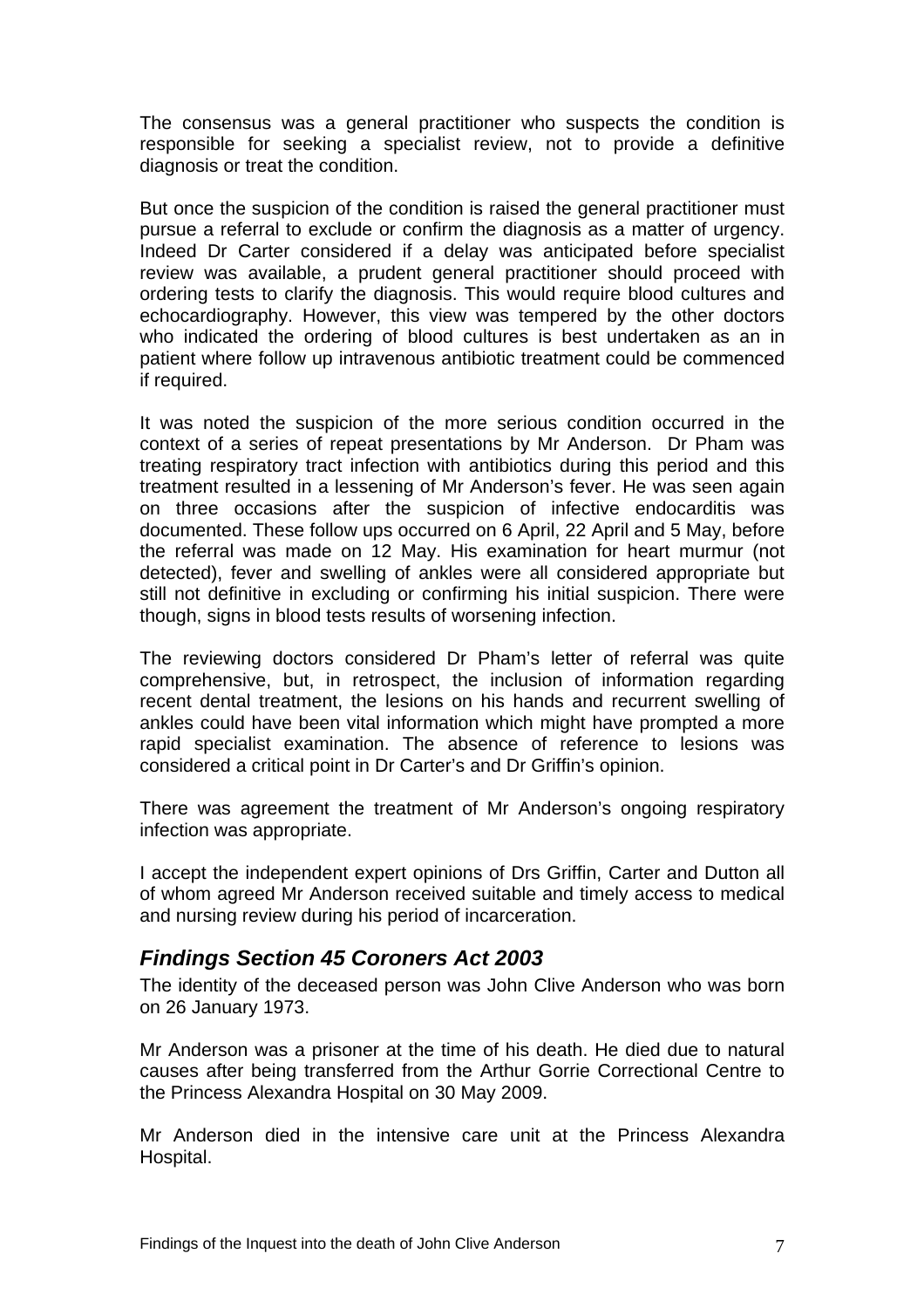Mr Anderson died on 7 June 2009.

Mr Anderson died due to infective endocarditis.

# *Reporting offences or misconduct section 48 Coroner's Act 2003*

Subsection (4) of section 48 states;

A coroner may give information about a person's conduct in a profession or trade, obtained while investigating a death, to a disciplinary body for the person's profession or trade if the coroner reasonably believes the information might cause the body to inquire into, or take steps in relation to, the conduct.

It was submitted I should refer Dr Pham to the Australian Health Practitioner Regulation Agency (AHPRA) with respect to his failure to refer Mr Anderson to a specialist on 25 March when he first documented the possibility of infective endocarditis and/or his failure to expedite the referral on 12 May 2009 of Mr Anderson to a specialist for confirmation of suspected diagnosis of infective endocarditis, especially from 22 May 2009 onwards.

There was expert opinion from general practitioner peers that the potential seriousness of the suspected condition required both referral and follow up to ensure timely consideration of the referral. However there was also acknowledgment that Dr Pham's inclusion of infective endocarditis in his range of differential diagnoses was perceptive and unlikely to have been considered by the majority of general practitioners. It was argued Dr Pham should not be judged at a higher standard than what would be expected of his peers. In the circumstances Dr Dutton, who has participated in the reviewing disciplinary panel of assessors did not consider it likely that AHPRA would inquire into Dr Pham's conduct in all of the circumstances.

I have regard to Dr Pham's evidence and overall presentation in the course of coronial investigations and this inquest. I note the generally positive comments from peer reviewers regarding his medical competency and record keeping. I also note Dr Pham's willingness in hindsight to acknowledge it would have been wiser to follow through with a referral for specialist review as soon as he suspected a serious cardiac infection, and to have followed up with the referral once made to ensure Mr Anderson's condition was brought to the attention of the relevant specialists. I accept the evidence of the general practitioner peers that once a suspicion of infective endocarditis is raised it requires prompt referral to a specialist to confirm the diagnosis and commence treatment.

I agree with Mr Anderson's counsel it would be incongruous if Dr Pham was referred for his conduct given the specialist unit came to the conclusion, without further inquiry of the referring doctor, that the probability of Mr Anderson's condition being infective endocarditis was "very low".

In all these circumstances I therefore decline to exercise my discretion to refer Dr Pham to AHPRA.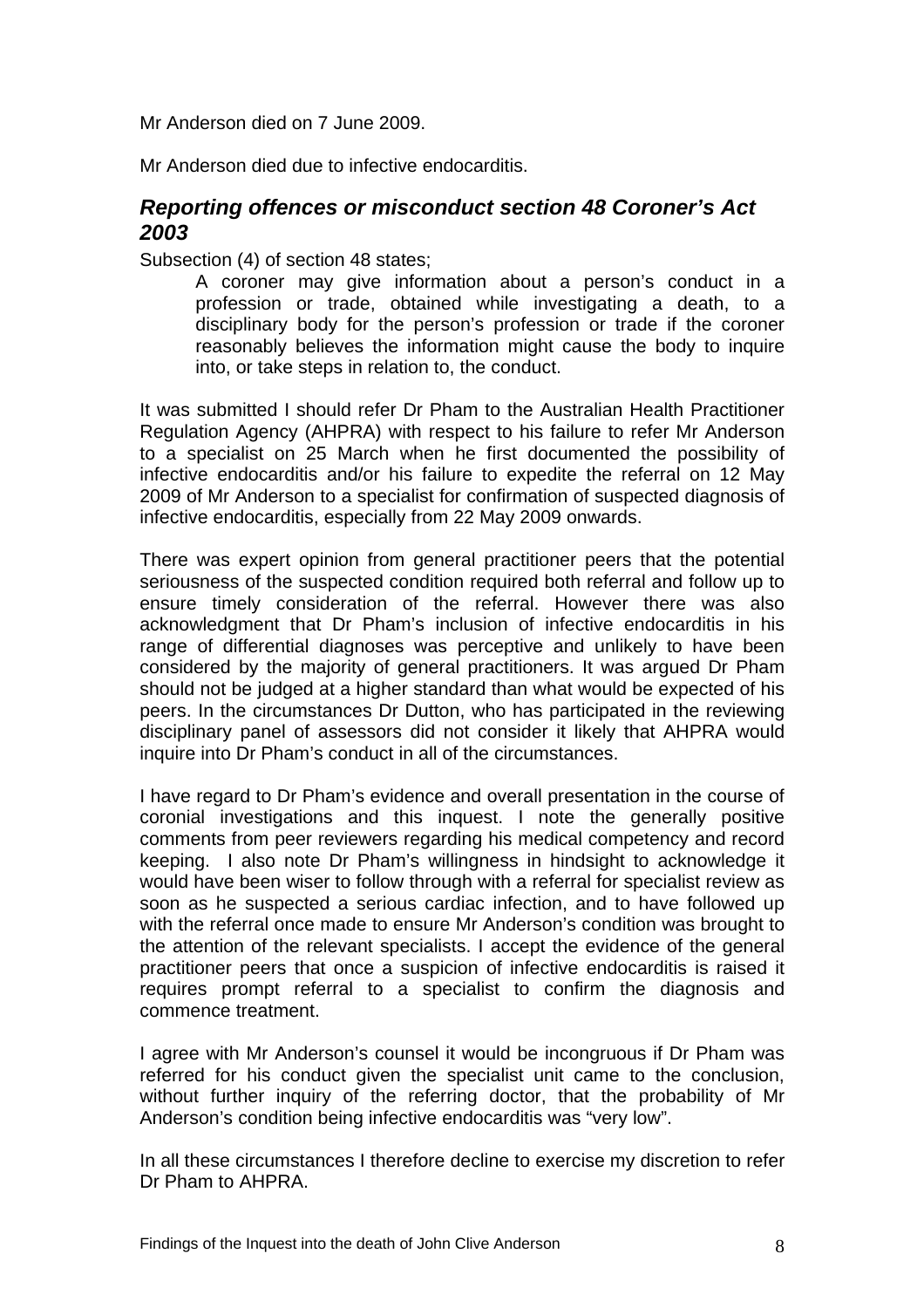# *Coroner's Comments Section 46 Coroners Act*

A coroner may, whenever appropriate, comment on anything connected with a death investigated at an inquest that relates to-

(a) public health or safety; or

(b) the administration of justice; or

(c) ways to prevent deaths from happening in similar circumstances in the future.

I make the following comments specifically noting Mr Anderson was a prisoner and with the benefit of hindsight and a full investigation it was recognised he was demonstrating a number of symptoms indicative of possible infective endocarditis. Although a very rare disease the prisoner population appears to be at greater risk and the comments are made in the hope they may raise awareness of medical personnel to be alert to this risk and possibly prevent deaths in similar circumstances. This is important both for visiting medical officers caring for prisoners, but also for specialists receiving referrals of this particular patient group as there is evidence they can be a population at elevated risk of developing infective endocarditis.

I trust this experience will bolster rather than undermine Dr Pham in his-

- (a) continuing consideration of a range of differential diagnoses based on evidence;
- (b) documentation of possible differential diagnoses under consideration; and
- (c) encourage him to actively pursue referrals where his clinical judgment suggests he should do so.

I commend Dr Griffin's evidence to Dr Pham, specifically that his (Dr Griffin's) practice is to persist in establishing communication with specialists by ringing above and beneath the targeted specialist on the hierarchical ladder when first met with an impediment. This is especially important in the context of Dr Pham's work environment in the correctional services. I have accepted there are legitimate security issues which have led to the practice of not notifying a particular correctional facility of a prisoner's specialist appointment until the afternoon before the appointment is scheduled. However, this practice places greater responsibility on the referring doctor to actively monitor the referral process in the context of the potential detriment to a prisoner's health if there is delay in a referral.

I note it is also of particular significance in Dr Pham's practice of medicine within the correctional services field, where there is evidence, again from Dr Griffin, that the potential diagnosis of infective endocarditis is more likely in a prisoner population than in the wider population.

The evidence in the inquest indicates Dr McDonald, who is the head of the Security Unit at the PAH is the conduit through which doctors such as Dr Pham can access a suitable specialist within the hospital. As has been demonstrated in Mr Anderson's death, a more proactive approach by the referring general practitioner may be called for in cases where a "diagnostic dilemma" includes the possibility of a condition such as infective endocarditis.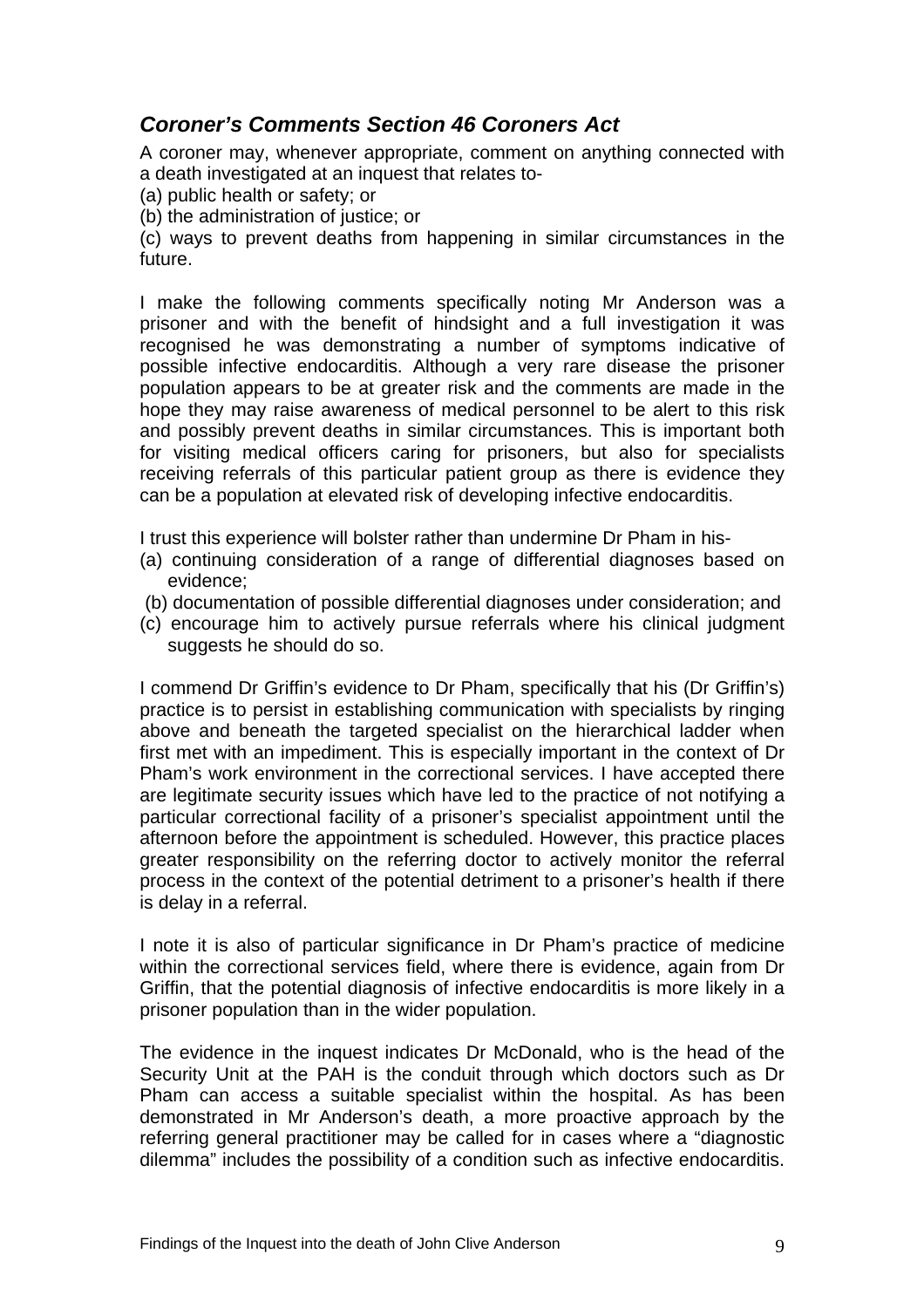The responsibility remains with the referring doctor until they are sure their patient is actively under consideration of the appropriate specialist.

In deciding not to refer Dr Pham I considered the assessment of his referral by the General Medicine Unit at the PAH. I note at the outset the unit has already addressed the issue of the necessity of identifying the particular specialist who reviews each referral and decides how the referral will be dealt with. I trust that the decision will also now record the basis of the decision in the similar way a referring doctor is asked to provide the information on which the referral is based. . It is of course a matter for the specialists what level of information should be documented and how.

At first consideration one might wonder how the unidentified specialist in General Medicine could be so robust in reaching what Dr Scott presumed was the conclusion that infective endocarditis was a "very low likelihood" diagnosis. However I remind myself a coronial inquest is informed by hindsight and I am therefore persuaded by Dr Scott's assessment that, at the relevant time, the absence of certain pertinent information was critical in the specialist's consideration of the likelihood of infective endocarditis. In particular the absence in the referral information of the following information –

- (a) dental procedures in February/ March;
- (b) recurrent fevers, rigours and night sweats;
- (c) fatigueability and malaise;
- (d) Erythematous macules as at 25 March 2009.

I note the radiologist report did reference a clinical history of "cough and fever. ?Lower respiratory tract infection". I also note the inclusion of information of elevated rheumatoid factor of 23, which is included on the five point Duke's criterion used to confirm diagnosis of infective endocarditis.

In reaching this conclusion I have accepted the chest x ray and pathology results as at that date of referral were available to the specialist unit and had been forwarded both by Dr Pham and the Security Unit to the General Medicine Unit.

Especially within the context of a death in custody where the investigation after his death shows the potential development of a serious illness over some months which ultimately caused his death, I make the following comments:

(I) There is evidence the prisoner population is at elevated risk of a (still) very rare but potentially fatal disease of infective endocarditis. This has regard to the higher incidence of intravenous drug usage, possible poorer dentition exposing prisoners to risk of transmission of infection within the bloodstream via infection in the teeth or in the course of dental treatment, as well as the generally poorer overall health status of the prisoner population.